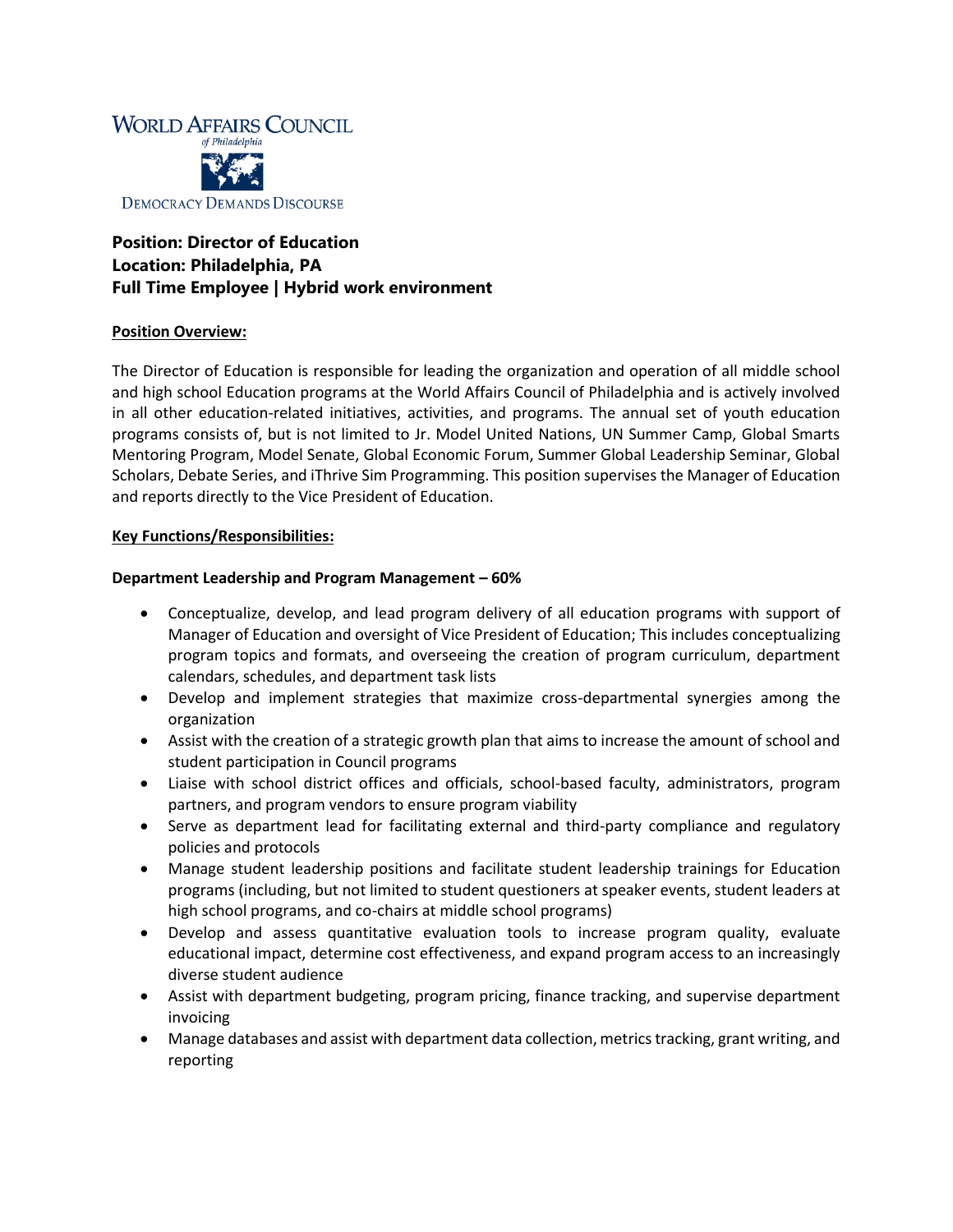## **Content Development and Program Facilitation – 30%**

- Research, write, and develop program curriculum, materials, and resources
- Draft, publish, and update Education content on wacphila.org with support of Manager of Education; Work closely with Digital Content Manager to advise on Education content creation for social media platforms and other marketing collateral, some of which may be used in print form
- Prepare and deliver engaging topic-related presentations
- Oversee and prepare all program-specific communications for schools and students, including pre- and post-program correspondence
- Identify, recruit, and prepare program speakers, volunteers, and facilitators

## **Special projects as assigned – 10%**

## *Education/Experience*

- Bachelor's degree or equivalent experience required
- Demonstrated experience managing or overseeing a team required
- 3+ years' experience designing, managing, or leading extracurricular learning experiences or events for middle and/or high school students preferred
- Demonstrated experience managing or overseeing a team required
- Experience with evaluations and database management highly desired
- Experience working with teachers, administrators, students and/or parents
- Experience in customer service/service-provider capacity highly desired
- Experience working in a hybrid work environment preferred
- Clearances (or ability to obtain) required (PA Criminal Record Check, FBI Fingerprints, and Child Abuse Record Check)

## *Required Skills & Competencies*

- Strong knowledge of global affairs and current events. Ability to design programs around evolving global issues
- Strong understanding of historical context and ability to stay up to date on a broad range of international issues
- Flexibility, adaptability, and patience working with schools, students, teachers, administrators, and parents
- Problem solving. Ability to find unique solutions to new problems
- Strong project management skills to manage multiple stakeholders and prioritize projects effectively
- Communication. Strong written and verbal communication and presentation skills
- Collaboration and teamwork. Proficient working within and leading a team
- Proficiency with:
	- o Google suite of products (Google Drive and Google docs)
	- o Proficient with Microsoft Office (Word, Excel, and PowerPoint Teams a plus)
	- o Key communications technologies (Canva, Zoom, Constant Contact, and Social Media a plus)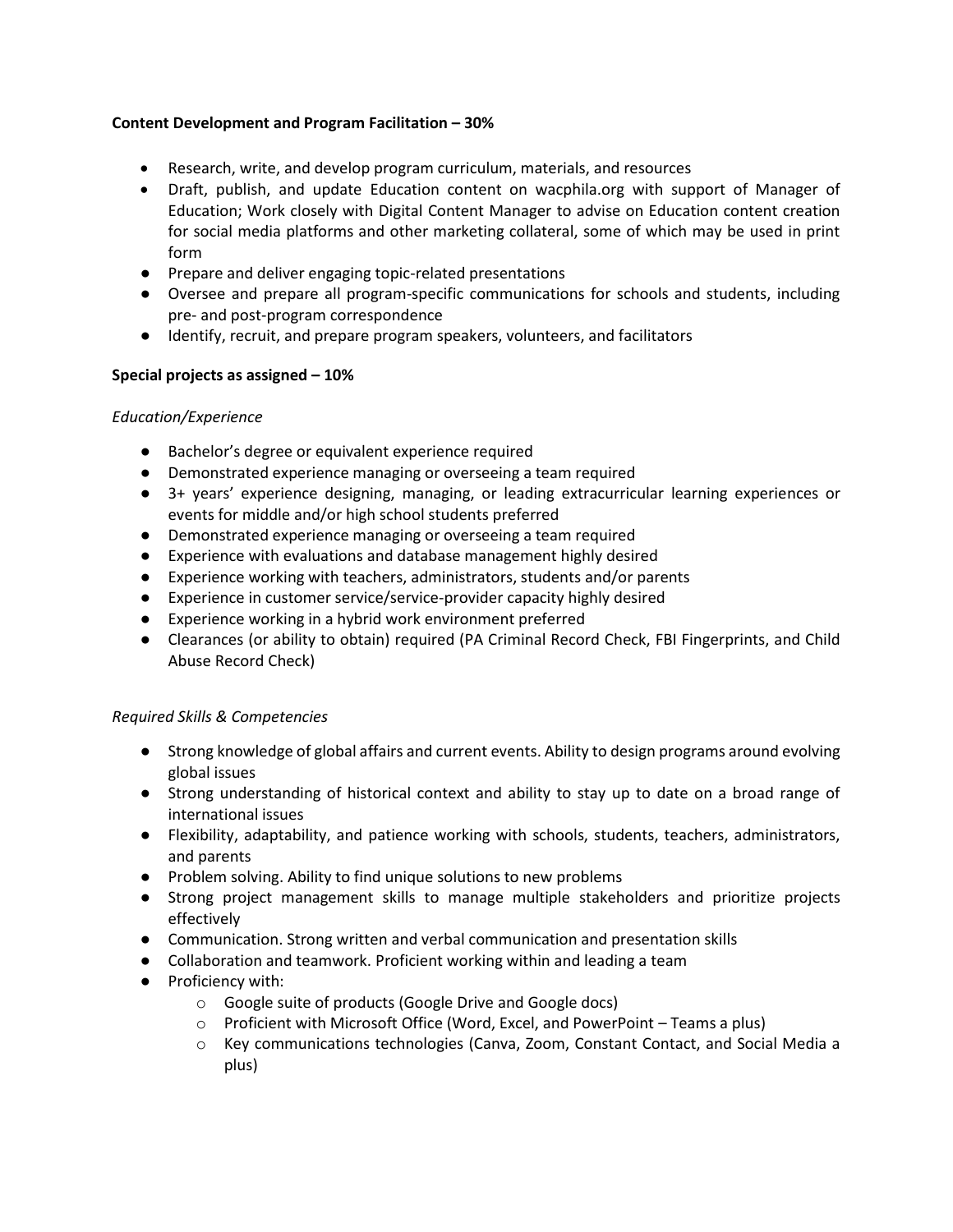## **Compensation & Benefits:**

- The salary range for this position is \$50,000 \$53,000 commensurate with experience.
- The World Affairs Council offers a competitive benefits package that includes:
	- o Health Insurance
	- o 403b Retirement Plan
	- o Generous paid time off
	- $\circ$  High-flex hybrid work environment including remote work and a Center City office
	- o Supportive work and family benefits
	- o Professional development opportunities
	- o Fully paid international travel is associated with this role
	- o Participation in and access to world class speakers including authors, heads of state, elected officials, activists and leaders and events is a key opportunity for all staff.
	- o This position is classified as exempt according to the Fair Labor Standards Act.

## **Additional Details:**

- Proof of COVID-19 Vaccination required by date of hire. Individuals may apply to be considered for an exemption.
- The World Affairs Council of Philadelphia is committed to the principles of Equal Employment Opportunity. Accordingly, the Council will provide equal opportunity to all persons without regard to race, color, ethnicity, sex, sexual orientation, age, gender identity, religion, national origin, ancestry, disability, marital status, familial status, genetic information, domestic / sexual violence victim status, pregnancy, veteran status, use of guide or support animal because of blindness, deafness, or physical handicap, and/or any other status protected by applicable federal, state, or local laws. This policy applies to all areas of employment, layoff, compensation, benefits, and all other conditions, terms, and privileges of employment in accordance with federal, state and local laws. The Council strives to employ and promote the best-qualified person for each job and, in doing so, will comply will all legal requirements.

## **About the World Affairs Council of Philadelphia:**

The World Affairs Council of Philadelphia (the Council) is a non-partisan, international affairs experience provider with more than 70 years of expertise in connecting Philadelphia to the world. Providing authentic and meaningful learning experiences, the Council makes critical, international affairs topics accessible to people of all ages, political beliefs, and backgrounds. The Council helps the community to understand the world around us. Always non-partisan, the Council prides itself in cultivating discussions with some of the most influential figures shaping policy today, helping the community evolve their perspectives through respectful conversation. To further the region's understanding of foreign affairs, the Council offers educational experiences, in-school curriculum enhancements, programming, and professional development training focused on cultural diplomacy and global fluency beginning with students in middle school and extends offerings through adulthood. The Council also leads international tours to all seven continents of the world where travelers partake in meetings with government officials and diplomats, enjoy people-to-people opportunities, and receive in-depth cultural, historical, and political experiences.

## **To Apply:**